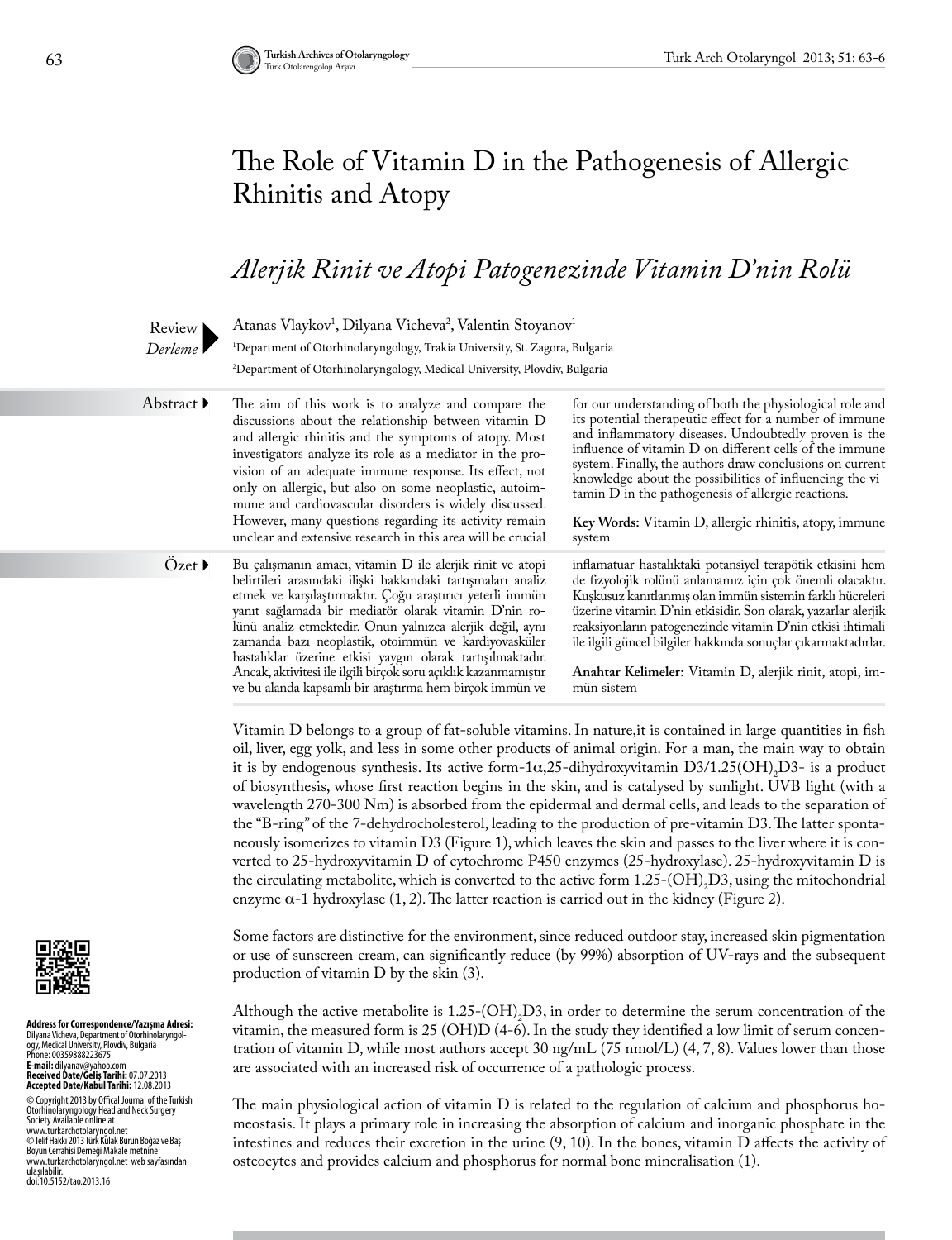

During recent years, epidemiological data indicate a relationship between vitamin D deficiency and a number of immune-mediated disorders. This has prompted many authors to focus their studies on the relationship between serum vitamin D and certain diseases. The most often mentioned diseases associated with a modulatory effect on fat-soluble vitamins are: cancer of the colon, lung, prostate, diabetes mellitus type I, MS and other autoimmune diseases, cardiovascular diseases and symptoms of atopy (1, 8).

The impact on the immune system and the use of vitamin D for the treatment of infections is known and has been practiced for over 150 years. In 1849, Williams reported favorable results with the use of fish oil, a rich source of vitamin D3, in the treatment of more than 400 patients suffering from tuberculosis (11). With the improvement of medical technologies data emerged showing its undeniable role in the regulation of the immune system, namely the discovery of receptors (VDRs) for vitamin D on nearly all cells of the immune system (IS), including T-lymphocytes, B-lymphocytes, neutrophils, macrophages, dendritic cells (DC) etc. (12).

#### **Vitamin D and T-helper cells**

Th-lymphocytes have a central role in the antigen-specific response. The "Normal" response requires the existence of a balanced response between the two subtypes (Th1 and Th2). Th1 cells secrete interferon-γ (IFN-γ), interleukin-2 (IL-2) and tumor necrosis factor-α (TNF-α). Th1 cell activation is essential for cell-mediated immune responses against neoplastic cells and intracellular pathogens (e.g., viruses). Th2 cells secrete IL-4, IL-5 and IL-13, which are important in the antibody-mediated immunity. Inflammatory responses against extracellular pathogens (mostly bacteria and parasites) require the active involvement of Th2 cells. Allergic rhinitis and the symptoms of atopy are Th2-mediated diseases They occur when the balance between Th1/Th2 is disturbed in favor of the Th2 subset. As a result, the immune system responds with hyperergic response to certain antigens (allergens) from the environment (13).Currently, the mechanisms that predominantly trigger the response of one subclass Th, resulting in the emergence of various pathological conditions, remain unclear.



In their study Mahon et al. (14) reconfirmed that Th1 and Th2 lymphocytes are target cells for  $1.25$  (OH)<sub>2</sub>D3. Evidence for this can be found in the amount of expression of VDRs on the Th cell surface, whose activation is followed by a 5-fold increase in the number of receptors. The same authors reported a reduction in the IFN-γ, IL-2 and IL-5, while the production of IL-4 was significantly increased by the vitamin's action (15). Confirmation was found in the works of Bensonl et al. (16), as well as Overbergh et al. (17), according to whom vitamin D has a suppressing effect on the production of IL-12, and as a result, reduces the production of the T helper type 1, potentially leading to enhanced formation of the allergy-associated T-helper type 2. They also found an increase in the production of IL-4, IL-5 and IL-10. However, its direct effect on Th2 cells remains incompletely understood. There are studies denying any influence of the vitamin on the function of helper cells (18, 19). Thus Kreindler et al. (20) confirmed the absence of induction of the Th2-response *in vivo* caused by vitamin D.

#### **Vitamin D and IgE**

Immunoglobulin E (IgE) antibodies are the key effector molecules in type I allergic diseases, and CD40L, and IL-4 or IL-13 are conventional signaling molecules in inducing production of the B- lymphocytes (21). *In vitro,* vitamin D modulates the production of IgE, thus reducing the production of B-lymphocytes, suggesting that vitamin D deficiency could facilitate development of IgE-driven allergic reactions (22).

Very intriguing results have been produced by Hypponen et al. (23) they reported elevation of the levels of IgE in their study participants with lower  $25(OH)D$  (<25 nmol/L) and very high 25(OH)D serum levels (>135 nmol/L). Figure 3 shows a graph of the results of this study, demonstrating the existence of small changes in the levels of IgE at concentrations of vitamin D between 30 and 120 nmol/L. This "U-shaped" relationship supports the thesis of the unambiguous effect of vitamin D on the atopic processes.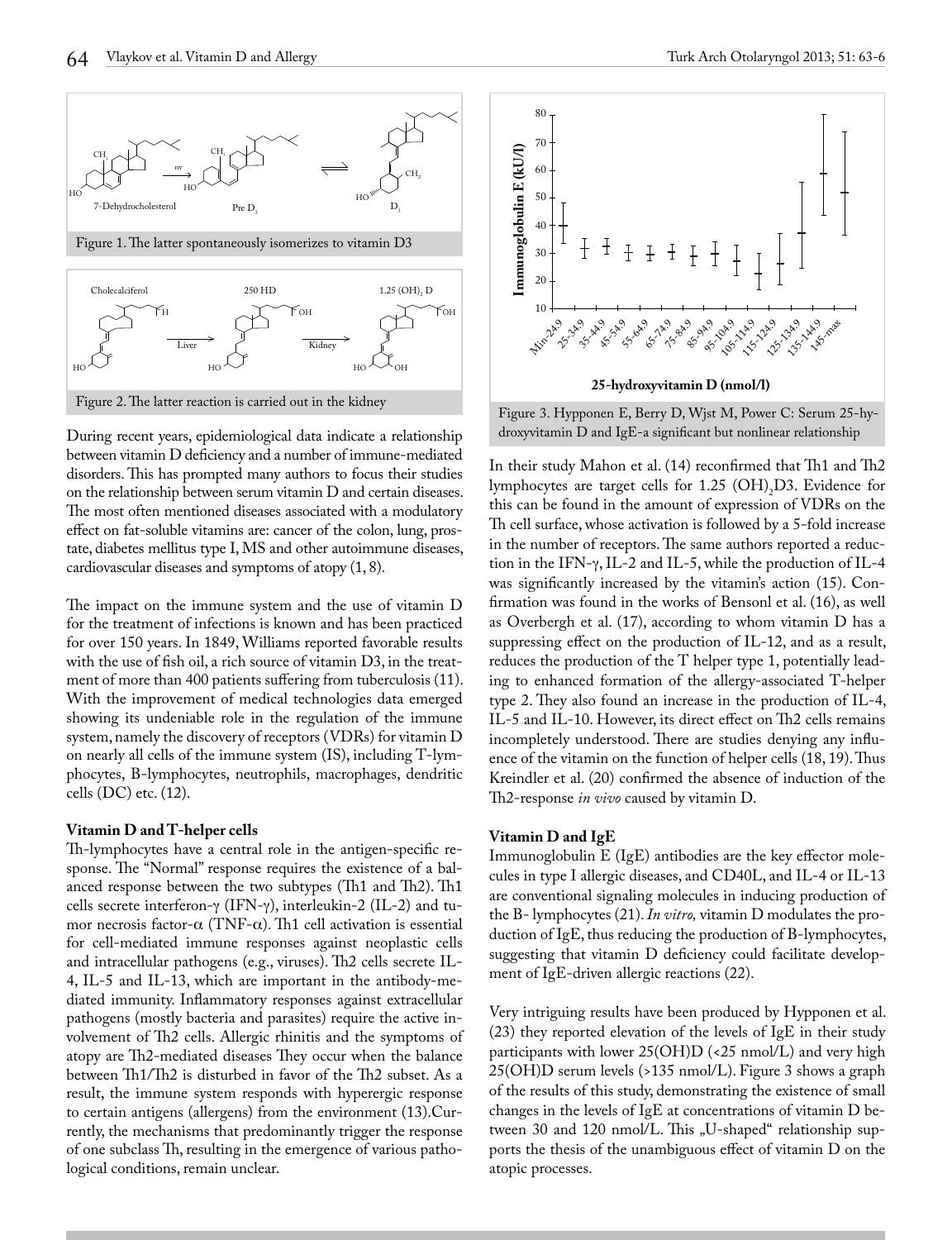#### **Influence on the Antigen Presenting Cells**

The value and nature of the T cell response is dependent on the context in which the antigen is presented to T cells by specific antigen-presenting cells (APC). The dendritic cells (DC) have a central role in this process and are considered as the main link between non-specific and specific immune response. In collaboration with the MHC, molecules expressed on the APC surface fragments phagocytose antigens, thus making them accessible to T cells. Congenital models and some local cytokines modulate further immune response-e.g. T-helper type 1-Th1, Th2, Th17 etc. (2). The modulating effect of  $1,25$ -(OH)<sub>2</sub>D3 in this phase of reaction is also allowed. In tests carried out, the use of 1,25- $(OH)_{2}D3$  on human DC *in vitro* results in a reduction of the expression of co-stimulatory molecules CD80 and CD86 and a decrease of expression of HLA-DR molecules and maturation markers-CD83, all related phenotypically to immature DC. The active metabolite of the vitamin is involved in the regulation of the maturation of monocytes by inhibiting the production of IL-12 p70 and an increased secretion of IL-10 (24, 25). It has been found that vitamin D inhibits effector T-cell responses by modulating the function of APC and by direct inhibition of T-cell responses. The active form of vitamin D also decreases the production of autocrine T-cell growth factor-IL-2 by inhibition of transcription factors known as the nuclear factor of activated T-cells, and this leads to a significant reduction of the proliferation of CD4+ T-cells (26).

#### **Interaction at the Genetic Level**

The opportunity to participate in the pathogenesis of atopic diseases also exists at the genetic level. Vitamin D is a metabolite which is directly or indirectly involved in the regulation of the expression of more than 900 genes (27). Some of them, associating with an allergic phenotype, are more or less involved in its regulating effect. In an article published in 2006, Wjst presented a list of 17 genes, and cytokines (TNF, IFN, IL-8, IL4RFLG) participating in the pathogenesis of allergic reactions that fall under the control of vitamin D (28). Vimaleswaran et al. (29) have examined possible links between 27 genes and production of total IgE (IgEt) and specific (IgEs) among Europeans with white skin color. They reached the conclusion that vitamin D deficiency is associated with high concentrations of IgEt only as holders of allele "C" of the IL-4.

The correlation between serum vitamin D concentration, and the appearance of symptoms of AR and atopy, represent a broadly discussed topic. Published data from studies on this issue are very multifaceted and have ambiguous and even contradictory results. Some of them establish a link between vitamin D deficiency and the presence of allergic rhinitis and atopy, with poor control and/or frequent exacerbations of concomitant symptoms (30-32). Other authors, however, deny the existence of a relationship, and even maintain the contrary proposition, namely an increase in the incidence of allergic rhinitis sufferers with increased serum vitamin D (33). Some previous human studies indicate a high incidence of allergic rhinitis and asthma in higher levels of maternal 25(OH)D, and high-dose vitamin

D added at the beginning of the life, while others suggest that the risk of allergy is reduced in the offspring of mothers with a high dietary intake of vitamin D (34-39).

The results of a study on the status of vitamins D in Bulgaria involving 3,450 people aged between 20 and 80 years were published recently (40). The data by the authors show that 75.8% of the population have a low serum level of adoption, with a low limit level (50 nmol/L). These results only confirm the world trends (41). Simultaneously, the frequency of patients with allergic rhinitis, asthma and other symptoms of atopy is continuously increasing. This relationship is subject to further thorough, impartial and objective analysis, in view of the unclear results obtained from the present analysis.

#### **Question**

- 1. vitamin D is a hormone affecting all body cells, and particularly cells of the immune system.
- 2. Conflicting and ambiguous results of studies on the influence of vitamin D in the pathogenesis of allergic rhinitis indicate a need for further studies in this area, involving large groups of participants using more objective methods for tracking.
- 3. On this problem collaboration with various specialists is indicated, as it seems that it is multidisciplinary.
- 4. Recently announced data on the status of the Bulgarian nation only confirm the global trend towards low serum concentrations of vitamin D while ever-increasing levels indicate the prevalence of allergic rhinitis as a prerequisite for a more detailed discussion and study of the problem.
- 5. At this stage, it is suggesed that the standards established for the application of vitamin D during infancy for prevention of a serious diseases, such as rickets, be corrected.

#### **Conflict of Interest**

No conflict of interest was declared by the authors.

**Peer-review:** Externally peer-reviewed.

#### **Author Contributions**

Concept - A.V.; Design - A.V., D.V.; Supervision - V.S.; Materials - A.V.; Data Collection and/or Processing - A.V., D.V.; Analysis and/or Interpretation - A.V., D.V.; Literature Review - A.V., D.V.; V.S.; Writer - A.V.; Critical Review - D.V., V.S.

### **Çıkar Çatışması**

Yazarlar herhangi bir çıkar çatışması bildirmemişlerdir.

#### **Hakem değerlendirmesi:** Dış bağımsız.

### **Yazar Katkıları**

Fikir - A.V.; Tasarım - A.V., D.V.; Denetleme - V.S.; Malzemeler - A.V.; Veri toplanması ve/veya işlemesi - A.V., D.V.; Analiz ve/veya yorum - A.V., D.V.; Literatür taraması - A.V., D.V.; V.S.; Yazıyı yazan - A.V.; Eleştirel İnceleme - D.V., V.S.